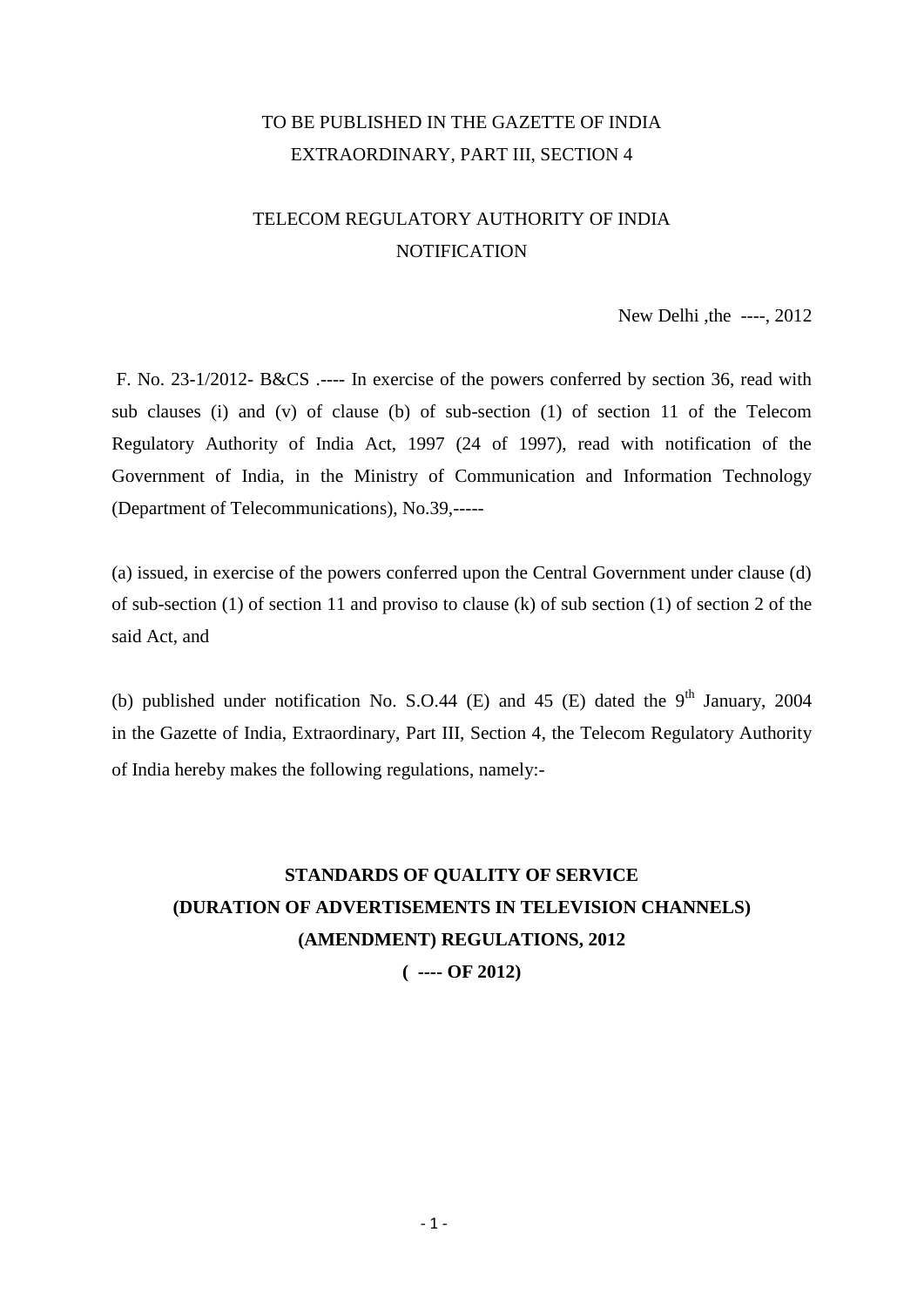- **1. Short title, extent and commencement.** (1) These regulations may be called the "Standards of Quality of Service (Duration of Advertisements in Television Channels) (Amendment) Regulations, 2012 (--- of 2012)".
	- (2) They shall come into force from the date of their publication in the Official Gazette.
- **2.** For regulation 3 of the Standards of Quality of Service (Duration of Advertisements in Television Channels) Regulations, 2012 (15 of 2012) dated  $14<sup>th</sup>$  May 2012 (hereinafter referred to as the principal regulations), the following regulation shall be substituted, namely:---

**"3. Duration of advertisements in a clock hour.---** No broadcaster shall, in its broadcast of a programme, carry advertisements exceeding twelve minutes in a clock hour.

**Explanation**: The clock hour shall commence from 00.00 of the hour and end at 00.60 of that hour (example: 14.00 to 15.00 hours).".

- **3.** Regulation 4 of the principal regulations shall be deleted.
- **4.** After Chapter II, the following chapter shall be inserted, namely:---

## "CHAPTER III

#### **MISCELLANEOUS**

4. **Power of the Authority to intervene**.--- The Authority may, from time to time, issue such order or direction as it may deem fit to ensure compliance of the provisions of these regulations.

5. **Reporting requirement**.- Every broadcaster shall, within fifteen days from the end of a quarter, submit to the Authority in the format specified by the Authority, the details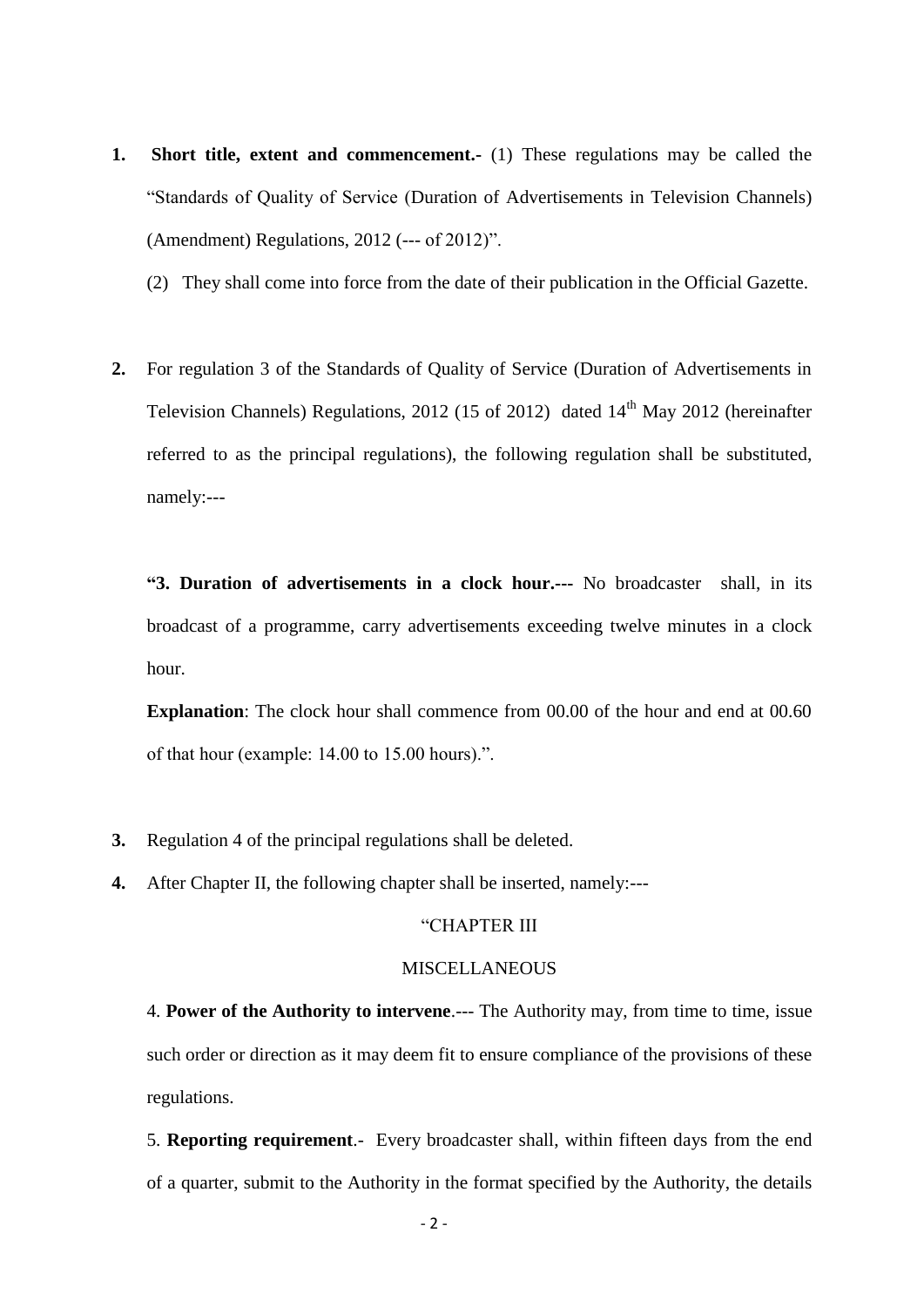of advertisements carried in its channel and first such report shall be furnished to the Authority, for the quarter ending on the  $31<sup>st</sup>$  December, 2012, by the  $15<sup>th</sup>$  January, 2013.".

> Wasi Ahmad) Advisor (B&CS)

Note.----- The Explanatory Memorandum explains the objects and reasons of the Standards of Quality of Service (Duration of Advertisements in Television Channels) (Amendment) Regulations, 2012 (--- of 2012).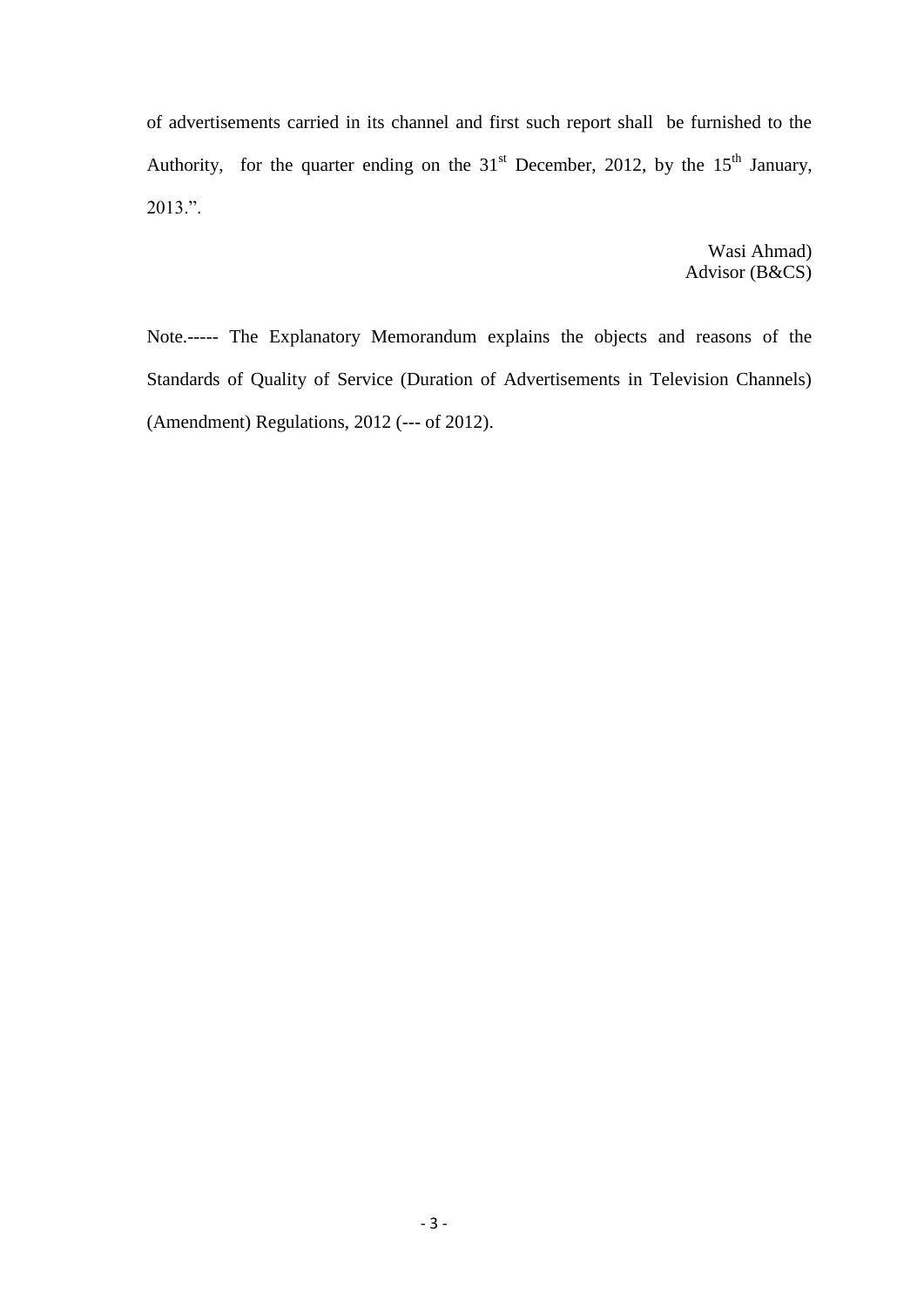#### **Annexure**

## **Explanatory Memorandum**

#### **Background**

- 1. The Telecom Regulatory Authority of India (TRAI), established under the Telecom Regulatory Authority of India Act, 1997(24 of 1997) has been entrusted with discharge of certain functions, *inter alia*, to regulate the telecommunications services and to protect the interests of service providers and consumers of the telecom sector. Government of India, in the Ministry of Communication and Information Technology Gazette Notification NO. 39, dated  $9<sup>th</sup>$  January 2004, has notified the Broadcasting Services and Cable Services to be Telecommunication Services thereby bringing the regulation of Broadcasting and Cable TV services under the ambit of TRAI.
- 2. As per the extant regulatory position, all the television channels are required to follow the advertising code as prescribed in the Cable Television Networks Rules 1994, as amended from time to time. As far as the duration and format of the advertisements that can be carried by the TV channels are concerned, the relevant provisions of the said advertising code are as under:

*" 7. Advertising Code.—*

*…*

*(6) The picture and the audible matter of the advertisement shall not be excessively 'loud;* 

*…*

*(10) All advertisement should be clearly distinguishable from the programme and should not in any manner interfere with the programme viz., use of lower part of screen to carry captions, static or moving alongside the programme.*

*(11) No programme shall carry advertisements exceeding 12 minutes per hour, which may include up to 10 minutes per hour of commercial advertisements, and up to 2 minutes per hour of a channel's self-promotional programmes."*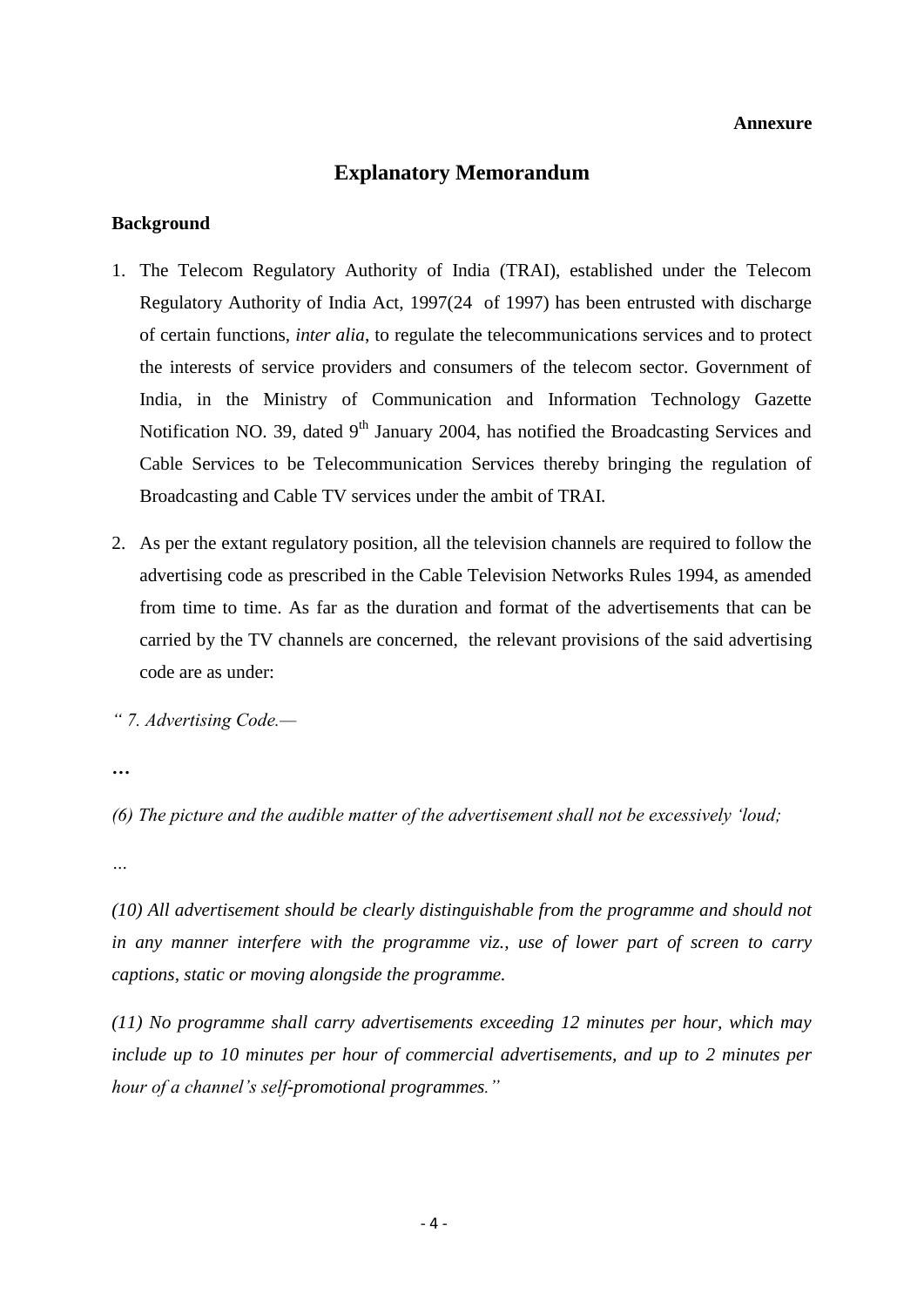- 3. Generally, the duration of advertisements, as being carried in the TV channels, are not in accordance with the provisions stated above. Moreover, the advertisements are played/ repeated several times in between the programmes, which break the continuity of the programme. With the primary objective of striking a balance between giving a consumer a good TV viewing experience and protecting the commercial interests of broadcasters, a consultation paper, titled "Issues related to Advertisements in the TV channels" was issued on  $16<sup>th</sup>$  March 2012. Based on the views/comments of the stakeholders, including consumers and consumer organisations, analysis of various aspects, facts and available studies, TRAI notified the "Standards of Quality of Service (Duration Of Advertisements in Television Channels) Regulations" dated  $14<sup>th</sup>$  May 2012.
- 4. The said regulation has been challenged by several broadcasters in the Hon'ble TDSAT. Taking into consideration the issues raised by the broadcasters, the Authority has decided to amend the Standards of Quality of Service (Duration Of Advertisements in Television Channels) Regulations, dated 14th May 2012.

#### **Provisions contained in the regulations**

- 5. As far as consumers are concerned, they have to pay for all the subscribed channels, whether it is pay or FTA. Therefore, it is a legitimate expectation on the part of the consumers to get the programmes for which the channel is subscribed rather than it being loaded with advertisements beyond a point. Thus, the prime irritant for the consumer with regard to the advertisements is their excessive time duration in programmes. If this issue is addressed, most of the other issues related to advertisements in a TV channel are likely to get addressed, as far the consumer is concerned. Keeping this in view, the Authority has decided to amend regulation 3 of the principal regulations. However, the Authority would periodically review the quality of service parameters with respect to the carriage of advertisements in the TV channels.
- 6. **Restriction on duration of advertisements to be based on clock hour basis**: The quantum of permissible duration of advertisements carried in the television programmes has been specified in the Cable Television Networks Rules 1994. It is worth mentioning here that the provisions in the principal regulation does not attempt to disturb the time limit fixed by the Central Government of twelve minutes and so the same duration was prescribed in the principal regulations dated 14th May 2012. The provisions in the Cable Television Networks Rules with regard to the maximum duration of advertisements that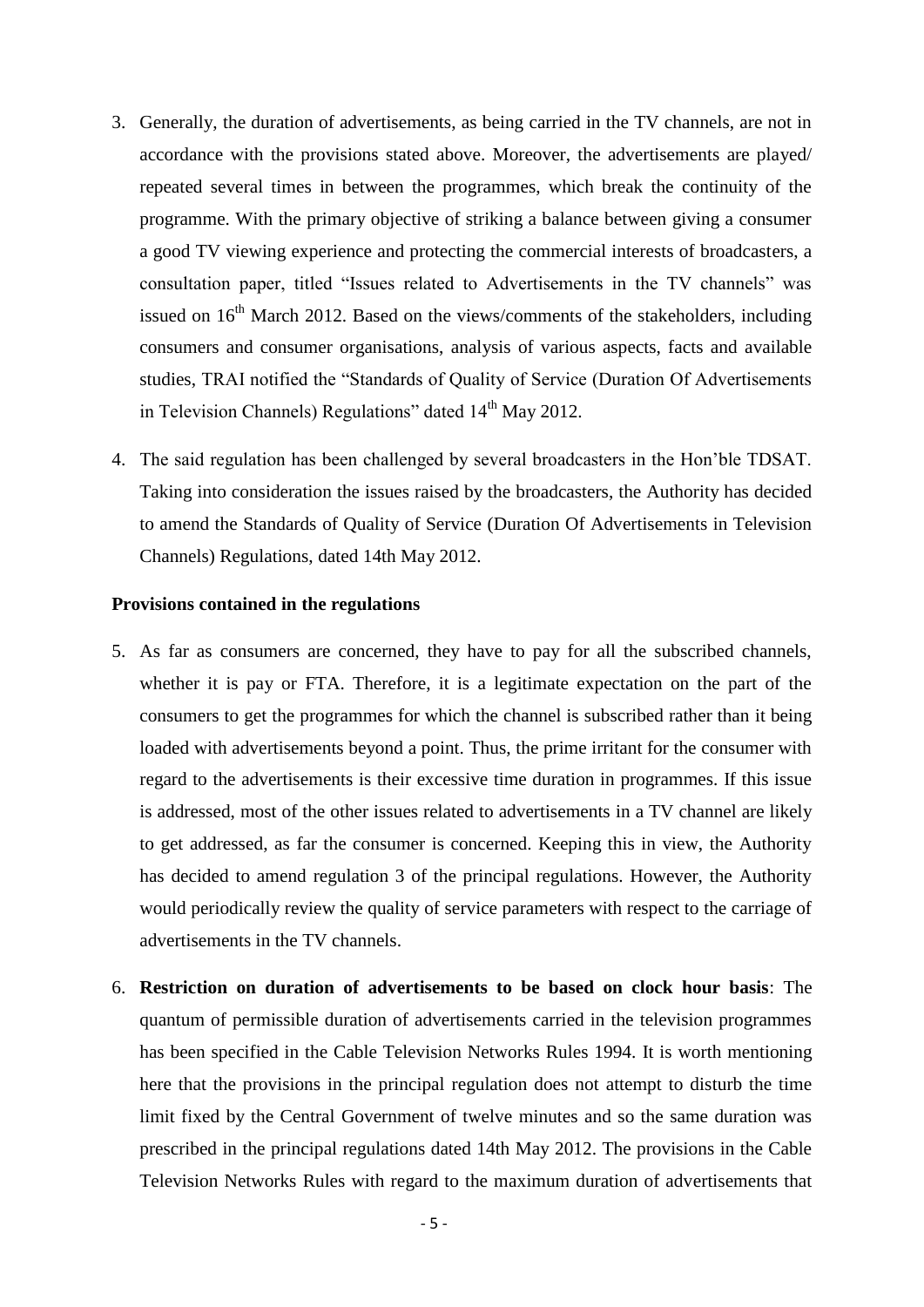can be carried per hour cannot be different for different hours of the day thereby discriminating the consumers' viewing experience depending upon the hour of the day. The duration of advertisements carried, during the programmes, in the TV channels is closely related to the quality of viewing experience of the consumers. The quality of viewing experience of the consumers is akin to the quality of service provided by the service providers to the consumers. Accordingly, the Authority has decided that the restriction on maximum duration of advertisements carried in the programmes of a TV channel, as prescribed in the Cable Television Networks rules, shall be regulated on a clock hour basis.

7. **Reporting requirement**: In order to provide an effective monitoring mechanism, the broadcasters are required to furnish to the Authority a report in the prescribed format, on quarterly basis.

\*\*\*\*\*\*\*\*\*\*\*